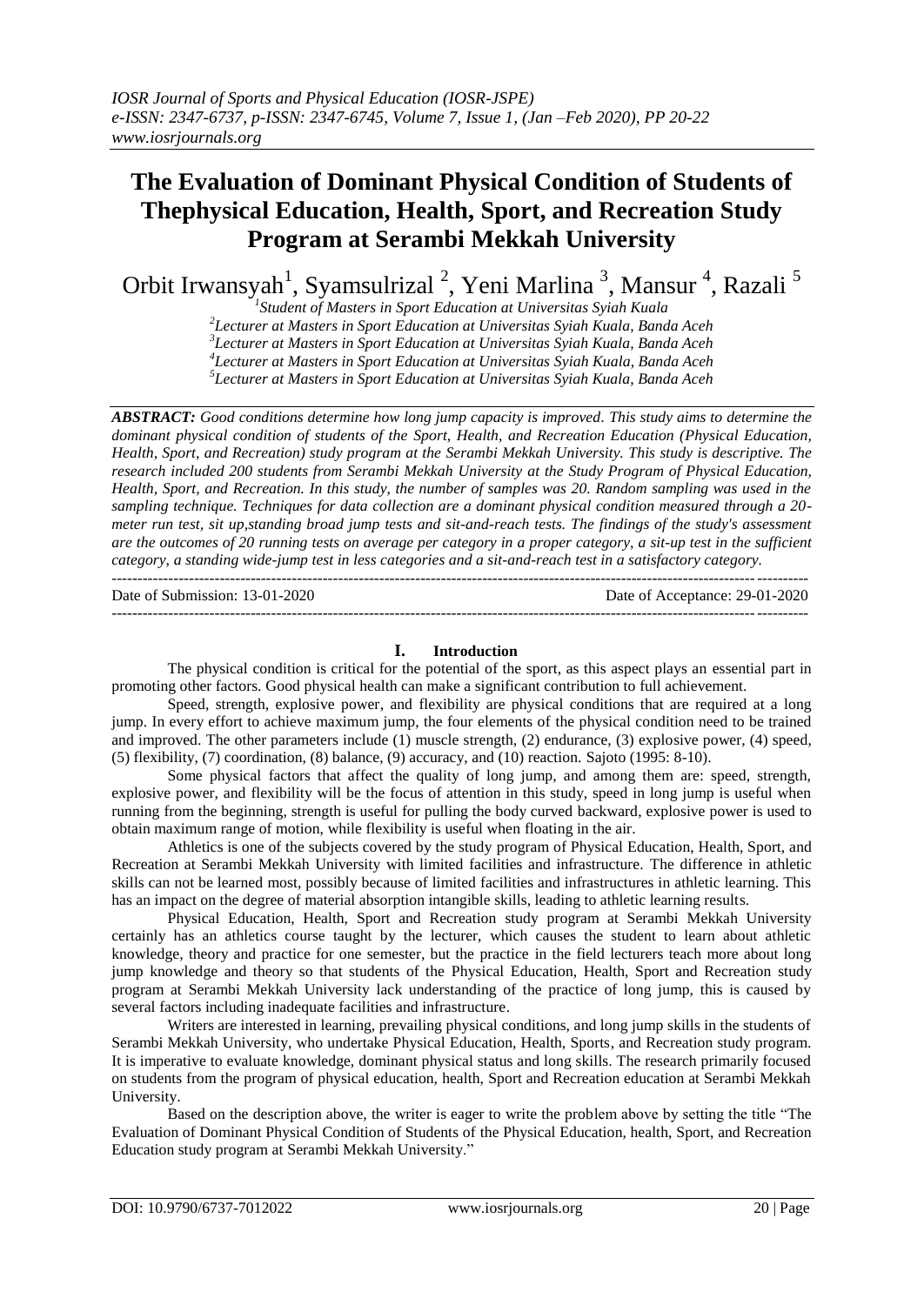## **A. The Problem Formulation**

Based on the description contained in the background, the problems in this study can be formulated as follows: "How is the Evaluation of the Dominant Physical Condition of the Serambi Mekkah University Physical Education, Health, Sport and Recreation Study Program?"

## **B. The Study Objectives**

The purpose of the study was to determine the prevailing physical conditions of the students of the Study Program of Physical Education, health, Sport, and Recreation at the Serambi Mekkah University following the formulation of the problems outlined above.

## **II. Literature Review**

According to Sajoto. (1995: 5), human life cannot be separated from motion. Human movements are a sign of a creature's life. One indicator of human activity is the daily life of men who can not be separated from the word motion. In order to be able to do all the above human beings, all these activities are possible. This is called human fitness. The human physical condition can be interpreted as the degree of human being measured carefully through physical conditions. Thus the physical condition can be interpreted as a parable or as an image of the individual state seen from the physical. Physical ability in physical activity is the ability to work organs. To support the development of psychomotor tasks, physical strength is fundamental. Skilled movements are possible if there are sufficient physical abilities.

In Sajoto's view (1995:15), if the training begins at an early age and continually based on fundamental principles of training, physical conditions can reach an optimal point of departure. The physical condition of an individual can be known through an evaluation through ability tests.

Although laboratory tests require expensive equipment, both tests should be carried out in such a way that the results of the assessment are genuinely objective. If the exercise starts early and is continuously done, the physical condition can reach an optimum point. As physical conditions are not an easy job, one has to have a training physician who is qualified to promote the physical development of all athletes without having any future effects. Good physical condition has several advantages, including being able and easy to learn relatively difficult skills, not quickly tired when attending training or matches, training programs can be completed without having many obstacles and can complete strenuous training. Physical condition is needed by an athlete, because without being supported by an excellent physical condition, peak achievement will experience many obstacles, and it is impossible to achieve high achievement, Sajoto, (1995: 41).The functioning of the organ of the body is the determination of a person's physical condition and supports physical components to encourage personal work. The components are a unit not separable to achieve maximum physical conditions. Components of the physical condition itself include strength, endurance, agility, flexibility, coordination, balance, accuracy, muscle strength, speed, and reaction. From the components of the physical condition into a single unit provides a reasonable degree of physical condition.

# **A. Approach and Type of the Study**

## **III. Study Methodology**

This study is a descriptive study with a method of survey. The study describing the circumstances, conditions, situations, events, andactivities of which the results are presented in the form of study reports, is a research which is supposedly described in Suharsimi Arikunto (2010: 3). Students, therefore, take photographs of the object or region understudy and then describe it in a simple and straightforward form in the form of a report.

## **B. Study Design**

In preparing the design of the study in general, it must describe as follows: (1) determine the design of the study; (2) determine population and study samples; (3) determine the instruments of the study; (4) collect data; and (5) evaluation according to purpose and nature. In general, evaluation studies use the questionnaire or interview method; the questionnaire method is part of a descriptive method that aims to find the position of the phenomenon in determining the similarity of status.

## **C. Population and Sample**

According to Sugiyono (2007: 55),the population is a generalization area that consists of objects or subjects that have specific quantities and characteristics determined by students to be studied and then concluded. The population in this study was 220 students of Physical Education, Health, Sport and Recreation program study of the Serambi Mekkah University.The sample is part, or representative of the population studied (Suharsimi Arikunto, 2002: 109).